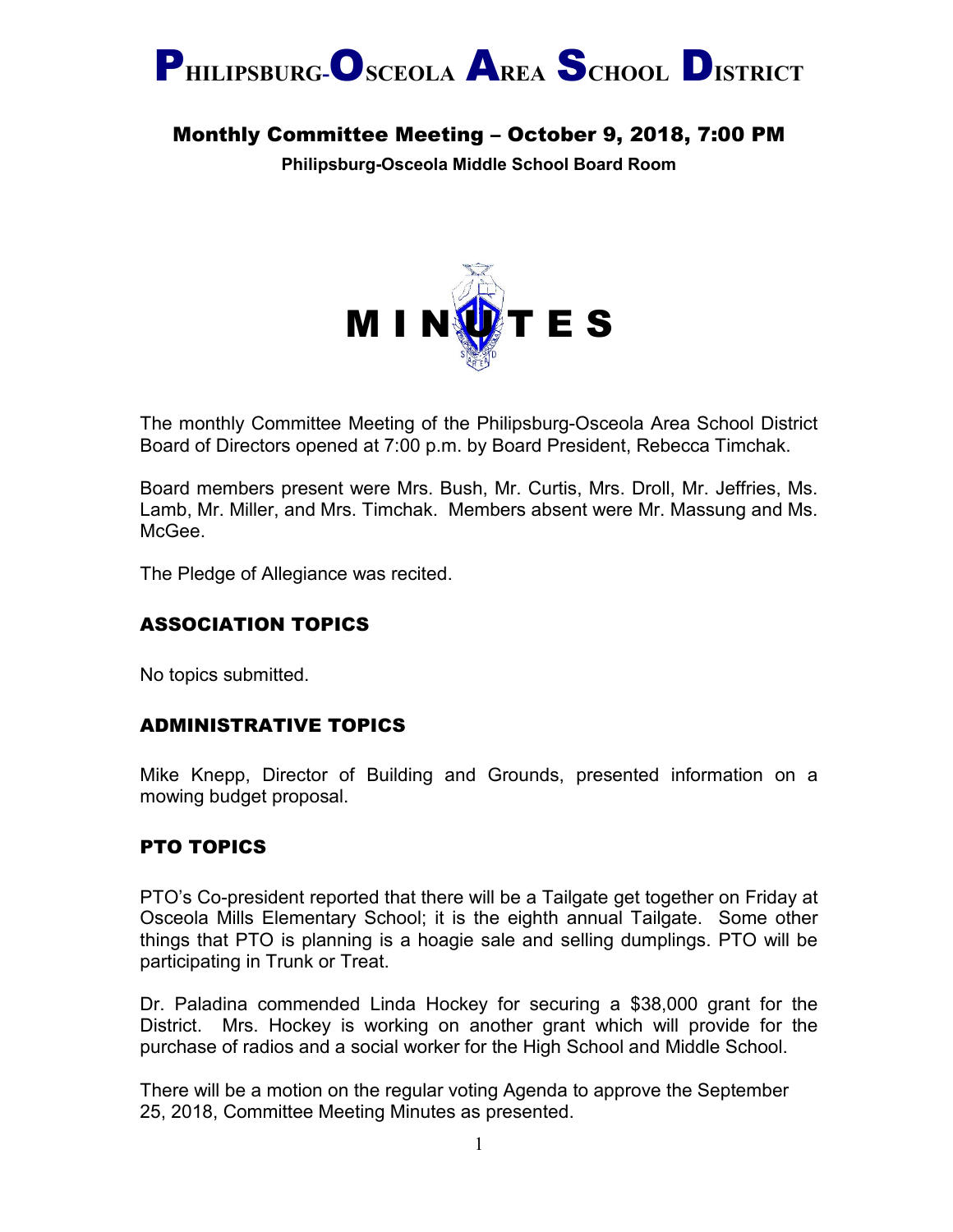There will be a motion on the regular voting Agenda to approve the September 25, 2018, Regular Voting Meeting Minutes as presented.

There will be a motion on the regular voting Agenda to approve the October 9, 2018, Committee Meeting Minutes as presented.

## BUDGET, FINANCE & TRANSPORTATION - \*Mr. Miller & Mr. Curtis

Mr. Michael Conte, Director of Finance, gave a presentation on the financial status of the District.

#### **DISBURSEMENTS**

**FINANCIAL REPORT:** There will be a motion on the regular voting Agenda to approve the Mountie Softball Booster report with expenditures of \$23,203.19.

**MOWING BUDGET ADDITIONS:** There will be a motion on the regular voting Agenda to approve additions to 2018-19 mowing budget, obtain bids on equipment, and advertise positions to be hired in March of 2019.

**VAN DRIVER:** There will be a motion on the regular voting Agenda to approve Carol Winters as a van driver for Stauffer's Transportation Company for the 2018- 19 school year.

**BUILDING AND GROUNDS - \*Mr. Curtis & Ms. McGee** 

COMMUNITY RELATIONS – \*Mr. Jeffries & Mr. Miller

CURRICULUM, INSTRUCTION & ASSESSMENT –\*Mrs. Lamb & Mrs. Bush

**FIELD TRIP REQUESTS:** There will be a motion on the regular voting agenda to approve the field trip requests as presented.

## **PERSONNEL COMMITTEE - \*Mrs. Bush & Mrs. Lamb**

**DATE OF HIRE:** There will be a motion on the regular voting Agenda to approve the start date of October 1, 2018, for Brandon Houtz, approved as a Middle School Music / Chorus teacher, Step 1 B+0, on September 25, 2018, with a starting salary of \$42,876.00.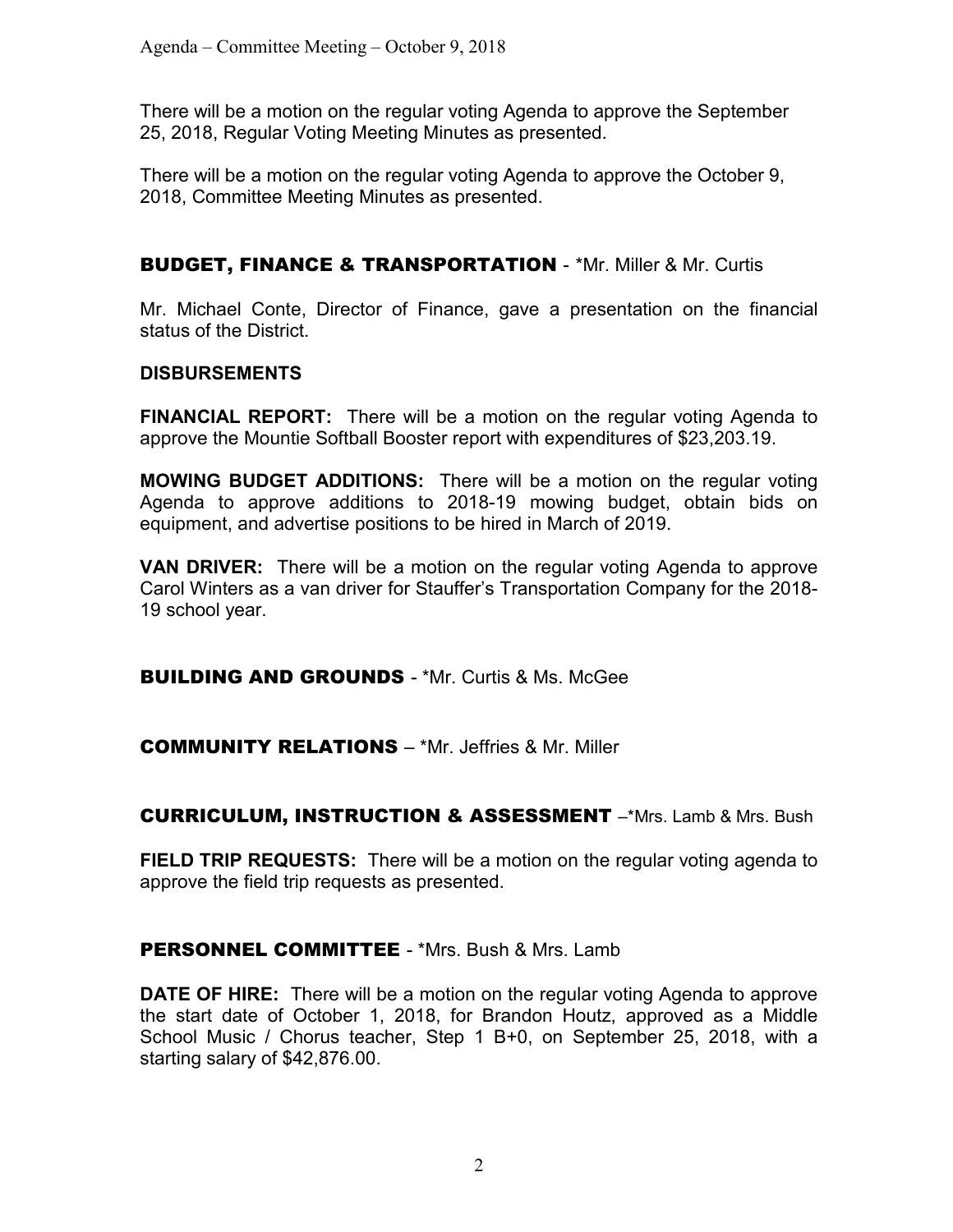Agenda – Committee Meeting – October 9, 2018

**CUSTODIAL SUBSTITUTE:** There will be a motion on the regular voting agenda to approve Logan Mandell as a custodial substitute, effective September 28, 2018.

**OCCUPATIONAL THERAPY INTERN:** There will be a motion on the regular voting Agenda to approve Lauren DePippo for an Occupational Therapy internship with Kylie Yanock during the 2018-19 school year.

**UNPAID DAY:** There will be a motion on the regular voting Agenda to approve a request from a part-time Special Education Instructional Assistant on October 4, 2018, due to exhausting all sick and personal days; employee does not qualify for FMLA.

#### **POLICY COMMITTEE** – \*Ms. McGee & Mr. Massung

**POLICY 311 – REDUCTION OF STAFF:** There will be a motion on the regular voting Agenda to adopt Policy 311, Reduction of Staff.

**POLICY 808 – FOOD SERVICES:** There will be a motion on the regular voting Agenda to adopt Policy 808, Food Services.

## STUDENT AFFAIRS, EXTRA-CURRICULAR, DRUG & ALCOHOL PREVENTION, & STUDENT DISCIPLINE – \*Mrs. Droll and Mr. Jeffries

**DEPARTMENT HEADS:** There will be a motion on the regular voting Agenda to approve corrected salaries for Department Heads for the 2018/2019 school year.

| <b>Family &amp; Consumer Science</b>  | Rauch, Holly | \$698.82 |
|---------------------------------------|--------------|----------|
| Industrial Arts/Tech Ed./Business Ed. | Good, Tyler  | \$698.82 |

**HIRE:** There will be a motion on the regular voting Agenda to hire the following extra-curricular positions for the 2018/2019 school year.

| <b>Name</b>       | <b>Sports/Activity</b>                       | Remuneration |
|-------------------|----------------------------------------------|--------------|
| Orwick, Megan     | <b>Art Show Advisor</b>                      | \$349.41     |
| Mason, Chris      | Boys' Basketball Volunteer Coach             | Volunteer    |
| Butterworth, Troy | Boys' Basketball Varsity Assistant           | \$3,144.69   |
| Whitman, Jon      | Boys' Basketball Volunteer Coach             | Volunteer    |
| Krupa, Jacob      | <b>Wrestling, Varsity Assistant Co-Coach</b> | \$1,572.35   |
| Lobb, Matthew     | <b>Wrestling, Varsity Assistant Co-Coach</b> | \$1,572.35   |
| Weller, Jeremy    | <b>Wrestling, Varsity Assistant Coach</b>    | \$3,144.69   |